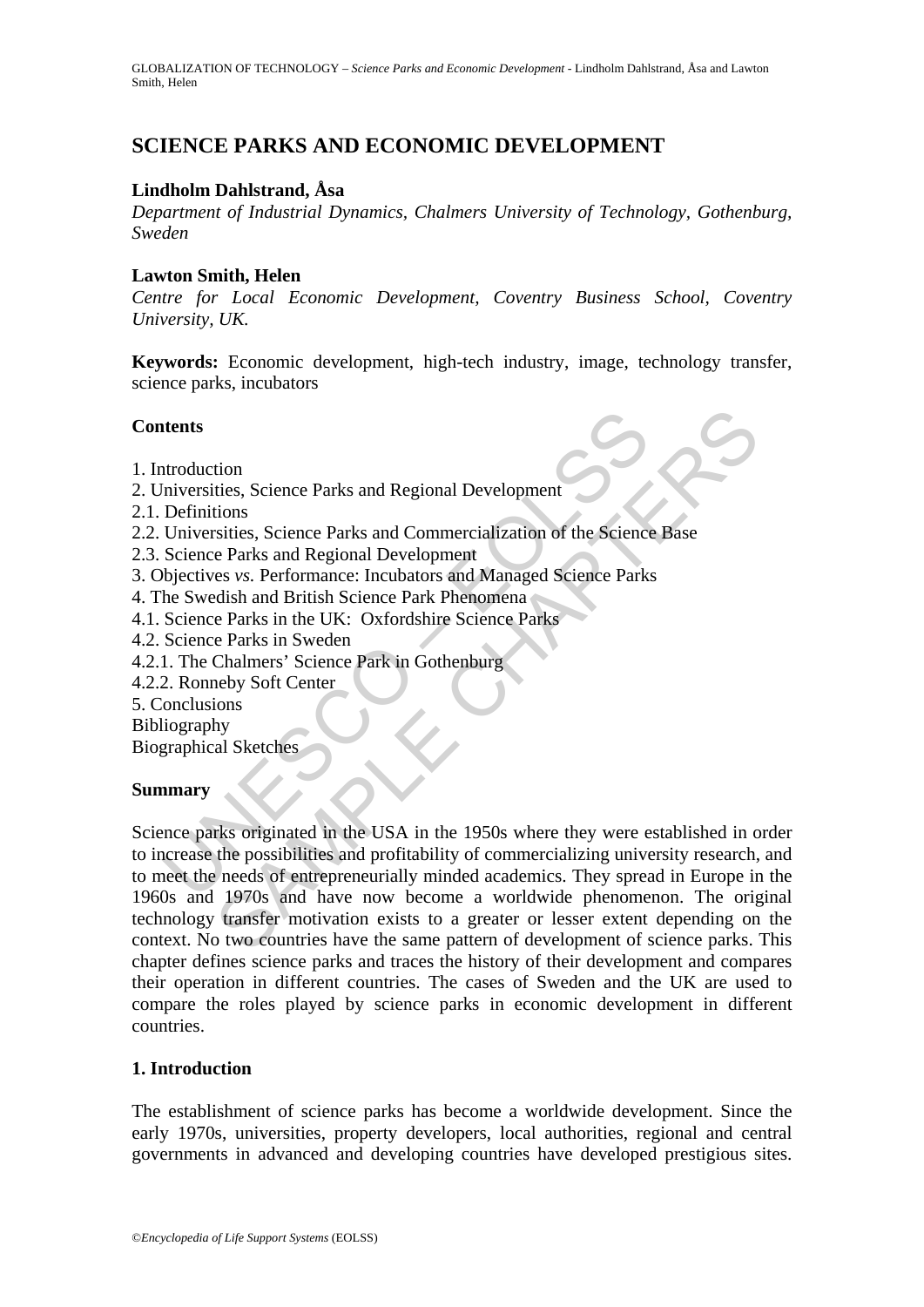High-tech images are used to project technological vitality and commercial credibility by their developers, their tenants and by public authorities. Although image is the common denominator, science parks have three broad, but not mutually exclusive functions: 1) 'land use profitability', 2) 'commercialization of the science base', and 3) as a component of local, or regional or national governments' strategies, to foster the growth of indigenous firms and to attract inward investment. Even though the buildings might look similar, there are considerable variations between science parks with respect to the types of tenants, in networks within the site, and in links with local universities. It is also clear that no two countries have the same pattern of development of science parks. Moreover, since the definitions used in different studies are not always consistent there are difficulties in comparing the establishments.

nee parks were originally set up in order to increase the possibilitic commercializing university research, and to meet the needs of ded academics. The Stanford Research Park in California, estal negarded as the genesis of means of contract and an extract and to meet the world and profitably set up in order to increase the possibilities and profitably criticalizing university research. And to meet the needs of entrepreneur deducations. The S The phenomenon of science parks has its roots in the USA. Dating back to the 1950s, science parks were originally set up in order to increase the possibilities and profitability of commercializing university research, and to meet the needs of entrepreneurially minded academics. The Stanford Research Park in California, established in 1951, is often regarded as the genesis of the science park movement. Before 1960, four other projects were founded in the USA, including the Research Triangle Park in North Carolina, which is the first "center type" project. In the following decades, there has been an emerging trend of entrepreneurial universities in the USA becoming more directly involved in supporting new business development activities. One mechanism used for this purpose is the establishment of business incubators. By 1992, the US National Business Incubation Association reported that more than fifty universities and colleges had participated in this effort. Using a broad definition of science parks, Kung (1995) found that in 1992 there were as many as 188 Centers, 57 Incubators and 103 Parks in the USA.

The establishment of science parks in USA drew considerable attention in Europe and other parts of the world. It did not take long before the first European science parks were established. For example, university professors from both Britain and Sweden travelled to the USA to find out more about these new developments. Returning to their own European universities, some of them found the support to set up similar European science parks. It was usual then, as it is now, for European science parks to be modelled on American parks.

In 1960, there were only six science park projects in the world (five in USA and one in the former Soviet Union). During the next decade, both Sweden and the UK established their first parks. By the 1970s, science parks had been established in Belgium, Japan, Korea, Taiwan and a number of other countries, amounting to some 50 projects in 13 countries. From the 1980s, the whole world witnessed an explosion in the establishment of science parks. By 1990, there were over 1000 parks around the world. It was found that the distribution of science parks among the top ten leading countries in 1992 was: the USA - 398 cases, Germany - 106, Japan - 104, China - 52, the UK - 50, France - 35, Australia - 33, Canada - 31, Sweden - 15, and Russia - 14. With two parks each in 1980, the UK and Sweden shared a world ranking as number five. Since then, the pattern of development in these two countries has diverged. This paper analyzes the phenomenon of science parks through case studies of these two countries.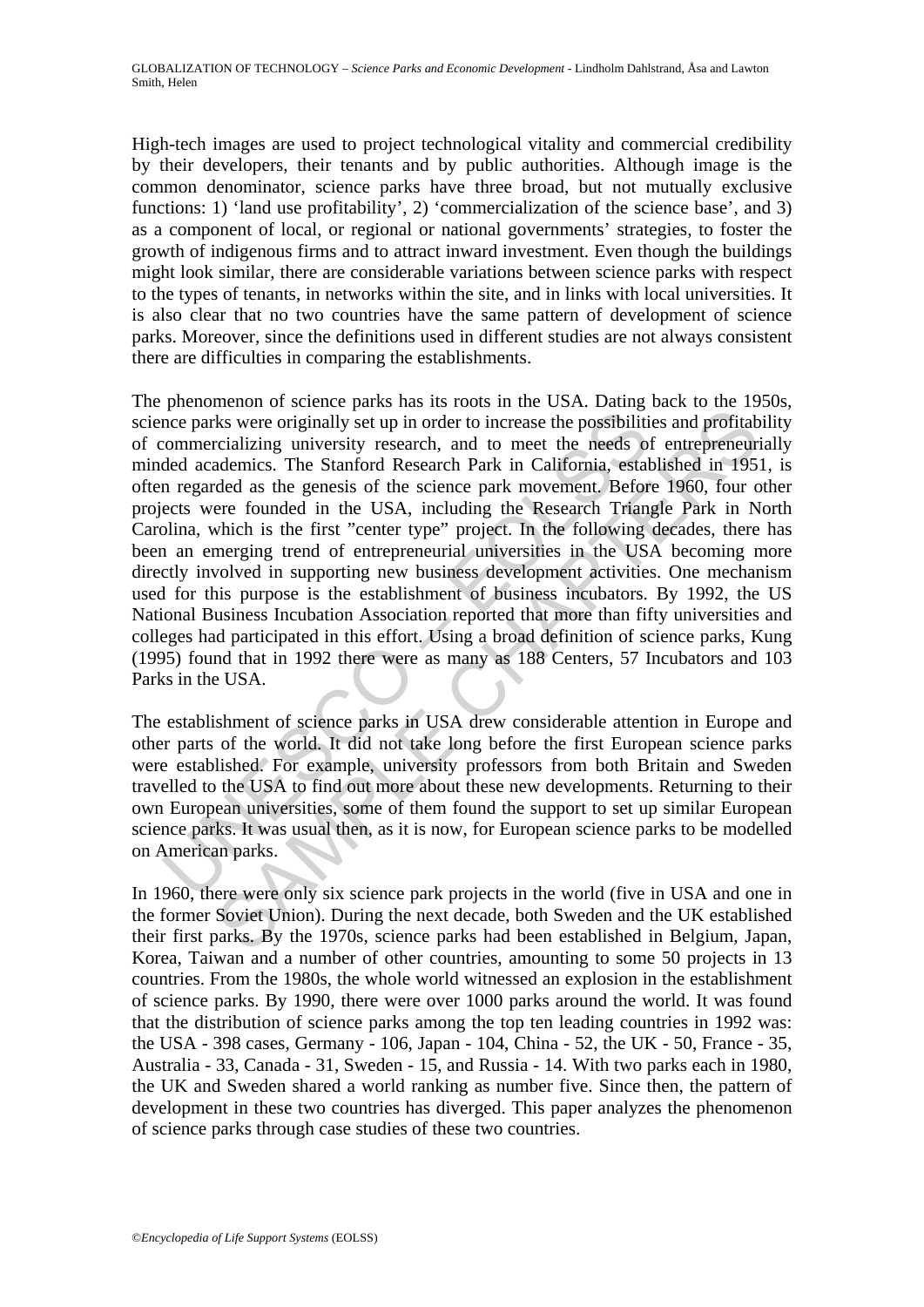One of the aims of this paper is to place the science park movement into its geographical and historical context. We begin by defining what is meant by a science park. In the second section, we present some earlier findings about the worldwide development of science parks and discuss what roles science parks are intended to fulfil. We then focus on the role of incubators. These are discussed in relation to the incubators link to its local university, to the science park on which it is located, to private firms and to industrial parks. The third section of the chapter examines the evidence on how the objectives of science parks are matched by experience. We discuss the highly important regional aspects of science park development. In the fourth section, we give an overview of the Swedish and British science park phenomena, followed by case studies from each country. The chapter ends with a summary and conclusions.

# **2. Universities, Science Parks and Regional Development**

In this section, we begin by defining "science parks" and then discuss two of their three broad functions: commercialization of the science base, and regional development. In some parks that market themselves as science parks, the "land-use profitability" is the over-riding motive. Science parks established for land-use profitability often put less emphasis on the commercialization of the science base or on regional development, even if they are sometimes able to also fulfil these functions.

# **2.1. Definitions**

The section, we begin by defining "science parks" and then discuss<br>and functions: commercialization of the science base, and regional<br>e parks that market themselves as science parks, the "land-use profitably<br>absorber. Frid At least five terms - business park, innovation center, research park, science park and technology park - appear quite frequently in existing classifications. In addition, some terms have a certain meaning in one country and another in a second country, for example, in Germany, the term Technology Center is used as an equivalent of a science park. Another term that is often used is the Business Incubator, which is closely linked with the term innovation center, it is also one of the six terms included in the classification of science parks and related developments of the European Community.

inclusions: connectrating into the size of the discussion of the discussion of the size of their discussion of the size of the size of the size of the size of the size of the size of the size of the size of the size of the In this chapter we use the term 'science park' as the overriding concept for a whole group of related names and terms. As illustrated in Figure 1, a Science Park may include both a University Incubator and a Research Park for the transfer of technology. To be a science park it is, however, not necessary that these two functions are set up as separate legal units. Researchers have defined a science park very broadly as an organizational entity that sells or leases spatially contiguous land and/or buildings to tenants whose principal activities are basic or applied research or development of new products or processes. In addition, the UK Science Park Association in Britain requires that a Science Park:

- is a property based initiative;
- has formal and operational links with a University or other Higher Education Institute (HEI) or other major center of research;
- is designed to encourage the formation and growth of knowledge-based business and other organizations normally resident on site; and
- has a management function which is actively engaged in the transfer of technology and business skills to the organisations on site.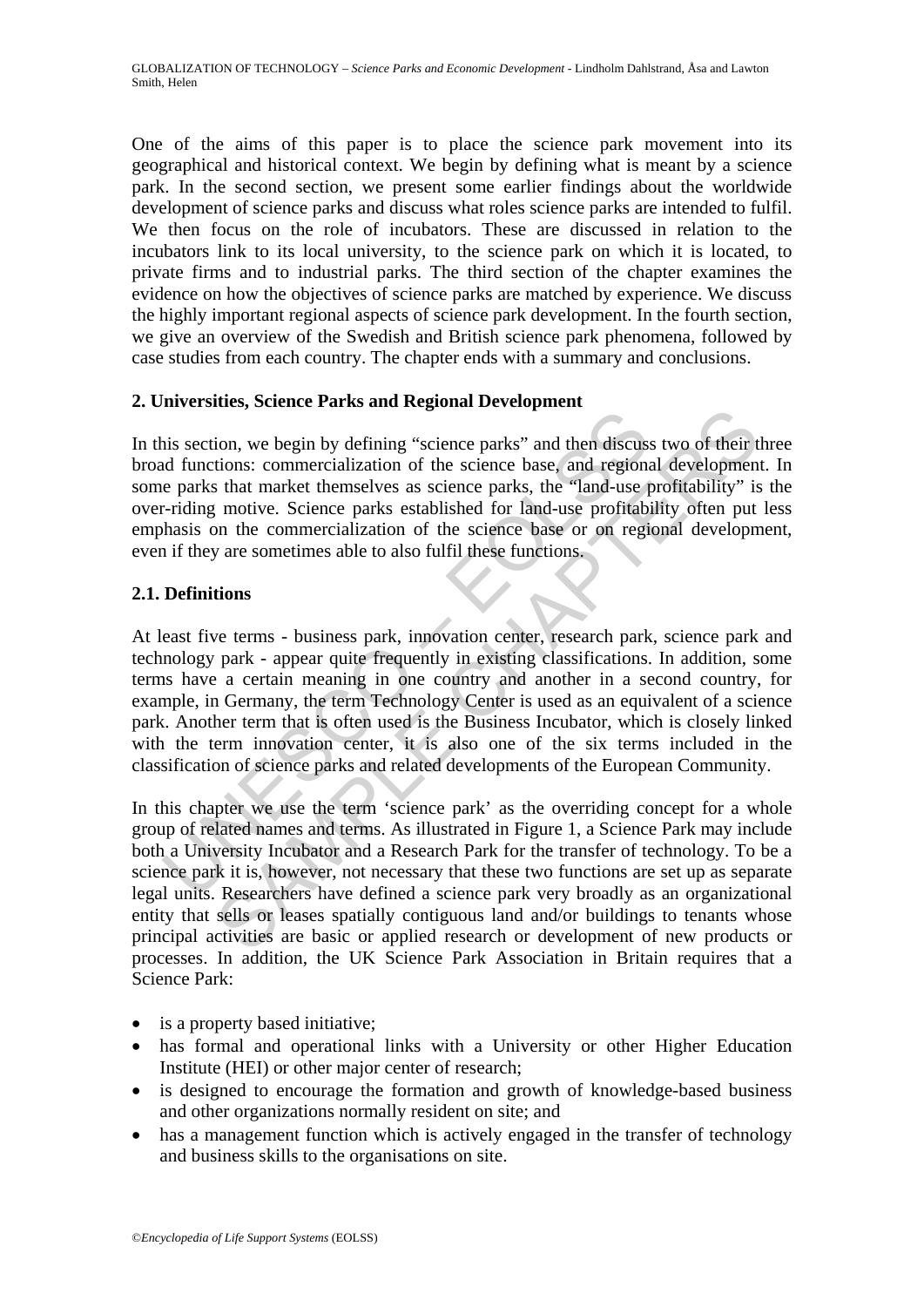GLOBALIZATION OF TECHNOLOGY – *Science Parks and Economic Development* - Lindholm Dahlstrand, Åsa and Lawton Smith, Helen



Figure 1. Science park as an overriding concept.

Using the Science Park as an overriding concept, including Incubators and Research Parks, we are excluding other concentrations of high-tech firms set up without formal links to universities. Following Kung, we classify Science Parks as:

- University Science Park which has a locational proximity (campus-like) and important links to universities. Management and ancillary services are often important.
- Figure 1. Science park as an overriding concept.<br>
Ig the Science Park as an overriding concept, including Incuba<br>
s, we are excluding other concentrations of high-tech firms set<br>
set to universities. Following Kung, we cla Figure 1. Science park as an overriding concept.<br>
Science Park as an overriding concept, including Incubators and Rese<br>
are excluding other concentrations of high-tech firms set up without for<br>
versities. Following Kung, w • Incubator - which can be synonymous with the "Innovation Center", "enterprise center" and "business and technology center". In general, an incubator is used for the start-up of firms engaging in R&D activities. A University Incubator puts special emphasis on the transfer of university research into the new start-up firms. Linkages with universities are important, so also is the help of on-site specialized management**.** An increasing trend is the formation of the sector specific incubators, particularly in the biotech sector.
- Research Park where the transfer of technology and links with universities are very important. R&D is the preferred activity; prototype production is permitted, but mass production and commercial activities are not. One of the key features of the Research Park is the frequency of research collaboration and the transfer of technology between university and industry. There is no emphasis on the early development stages of new firms.
- -
- -
- -

TO ACCESS ALL THE **18 PAGES** OF THIS CHAPTER, Visit: [http://www.eolss.net/Eolss-sampleAllChapter.aspx](https://www.eolss.net/ebooklib/sc_cart.aspx?File=E1-31-02-03)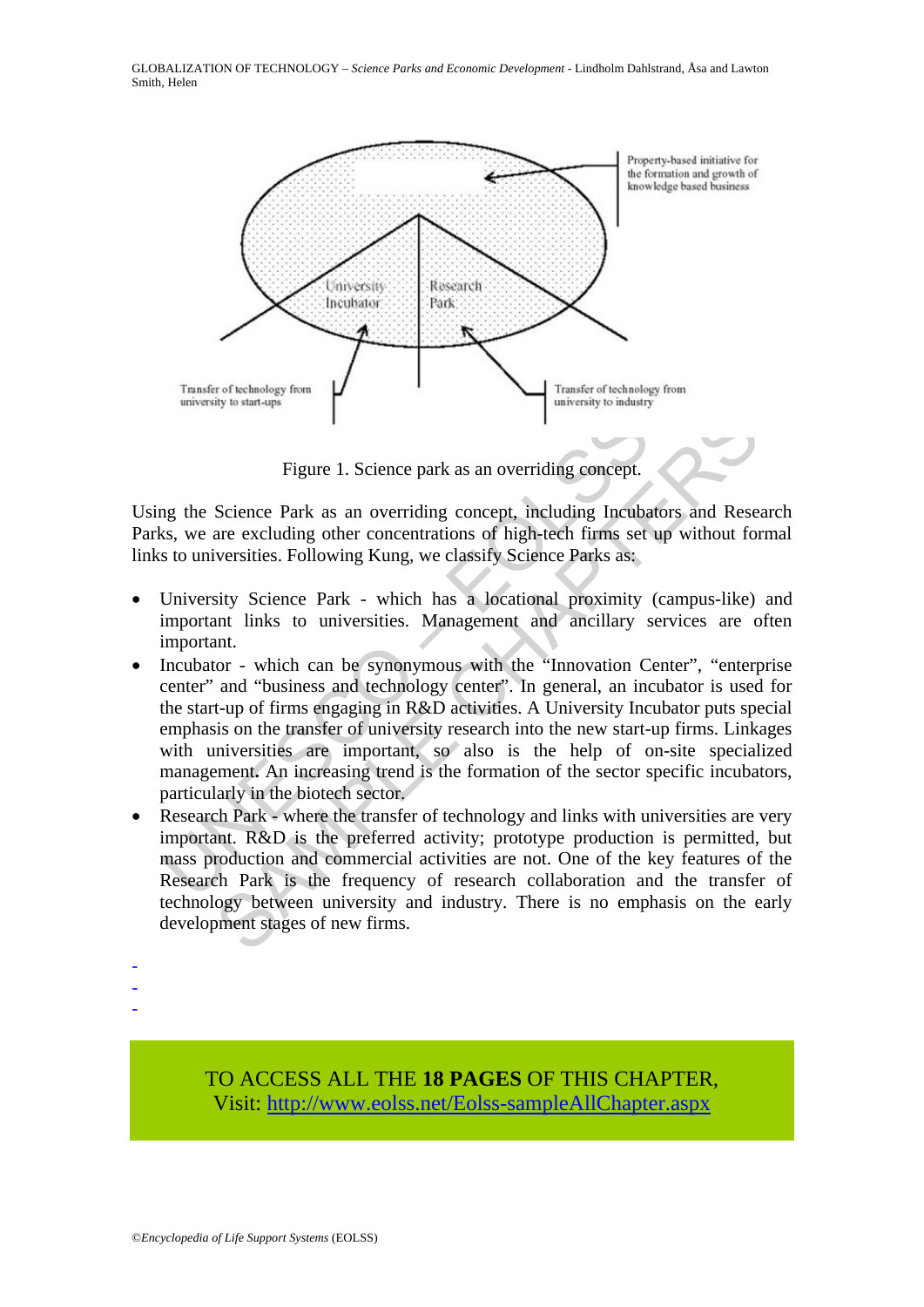GLOBALIZATION OF TECHNOLOGY – *Science Parks and Economic Development* - Lindholm Dahlstrand, Åsa and Lawton Smith, Helen

#### **Bibliography**

Acs, Z. J (1990) High-technology networks in Maryland: a case study. *Science and Public Policy* **15**, 315

Autio, E (1997) University links and technology-based SMEs in the Helsinki Region' In D.Keeble and C. Lawson (eds) 'Presentations and Discussions of TSER 'Networks, Collective Learning and RTD in Regionally-Clustered High-Technology SMEs' Munich Network Meeting Friday 28 February /Saturday 1 March 1997 ESRC Center for Business Research, University of Cambridge.

De Bernady, M (1998) RTD SMEs and Collective Learning: Historicity and Ability for a Local Economy to evolve: The Grenoble Case Study, in *TSER European Network on "Networks, Collective Learning and RTD in Regionally-Clustered High-technology Small and Medium Sized Enterprises" Regional Reports* July 1998 ESRC Center for Business Research, University of Cambridge.

Birch, D (1987) *Job Creation in America: How Our Smallest Companies Put the Most people to work.* New York: The Free Press.

Dourtriaux, J (1998) Canadian Science Parks, Universities and Regional Development. Chapter 15 in John de la Mothe and Gilles Paquet (eds) *Local and Regional Innovation Systems of Innovation* Kluwer Academic Publishers (1998) pp 303-326

Ferguson, D. (1995) Panacea or Let-down? Science Parks in the Literature, paper published by the Small Business Research Group, Department of Economics, Swedish University of Agricultural Sciences and TeknikBroStiftelsen i Stockholm.

Ferguson, D. (1999) *What's in a Location? Science Parks and the Support of New Technology-based Firms*, Doctoral thesis, Dept. of Economics, Swedish University of Agricultural Sciences.

Garnsey, E. & Lawton Smith, H. (1998) Proximity and Complexity in the Emergence of High Technology Industry: The Oxbridge Comparison. *Geoforum* **29 (4)**, 433 – 450

triaux, J (1998) Canadian Science Parks, Universities and Regional Develoff ela Mothe and Gilles Paquet (eds) *Local and Regional Innovation Systems*<br>denia Childes and Gilles Paquet (eds) *Local and Regional Innovation Sys* I (1998) Canadian Science Parks, Universities and Regional Development. Chapter<br>
olohe and Gilles Paquet (eds) *Local and Regional Innovation Systems of Innovation* Kl<br>
olohe and Gilles Paquet (eds) *Local and Regional Inn* Hilpert, U and Ruffieux, B (1991) Innovation, Politics and Regional Development: London: Routledge. Technology Parks and Regional Participation in High Tech in France and West Germany. Chapter 3, pp 61-88 in U. Hilpert (ed) *Regional Innovation and Decentralisation: high tech industry and government policy*, London: Routledge

Hauschildt, J. and Steinkühler, R. H. (1994) The Role of Science and Technology Parks in NTBF Development, in Oakey, R. (ed.) *New Technology-Based Firms in the 1990s*, Paul Chapman Publishing Ltd., London.

Keeble, D. and Oakey, R. (1997) Spatial Variations in Innovation in High-technology Small and Mediumsized Enterprises: A Review, in A Cosh and A Hughes (eds) *Innovation: National Policies, Legal Perspectives and the Role of Smaller Firms*, Edward Elgar, London.

 Kiese, M (1995) University of Warwick Science Park, Survey of Tenants in the Barclays Venture Center. A Report for University of Warwick Science park Ltd, Warwick

KPMG (1994) University of Warwick Science Park Review, Final Report - September 1994. London:KPMG Peat Marwick.

Kung, Shiann-Far (1995) *The Role Of Science Parks in the Development of High Technology Industries, with Special Reference to Taiwan*. Doctoral dissertation, St. Catharine's College, Cambridge University, UK.

Lindholm Dahlstrand, Å. (1999) British and Swedish Science Parks and Incubators for Small Technology-Based Firms, in During, W., Oakey, R. and Mukhtar, S-M. (eds) *New Technology-Based Firms in the 1990s, Volume VI*, Elsevier Science.

Luger, M., and Goldstein, H. (1991) *Technology in the Garden: Research Parks and Regional Economic Development*. The University of North Carolina Press, Chapell Hill & London.

Luger, M.I., and Goldstein, H.A (1991) Universities, the Urban Milieu, and Technology Development. Paper presented at 1991 ACSP-AESOP Conference, Oxford

Massey, D, Quintas P, Wield, D (1992) *High-Tech Fantasies: Science Parks in Society, Science and Space* London: Routledge